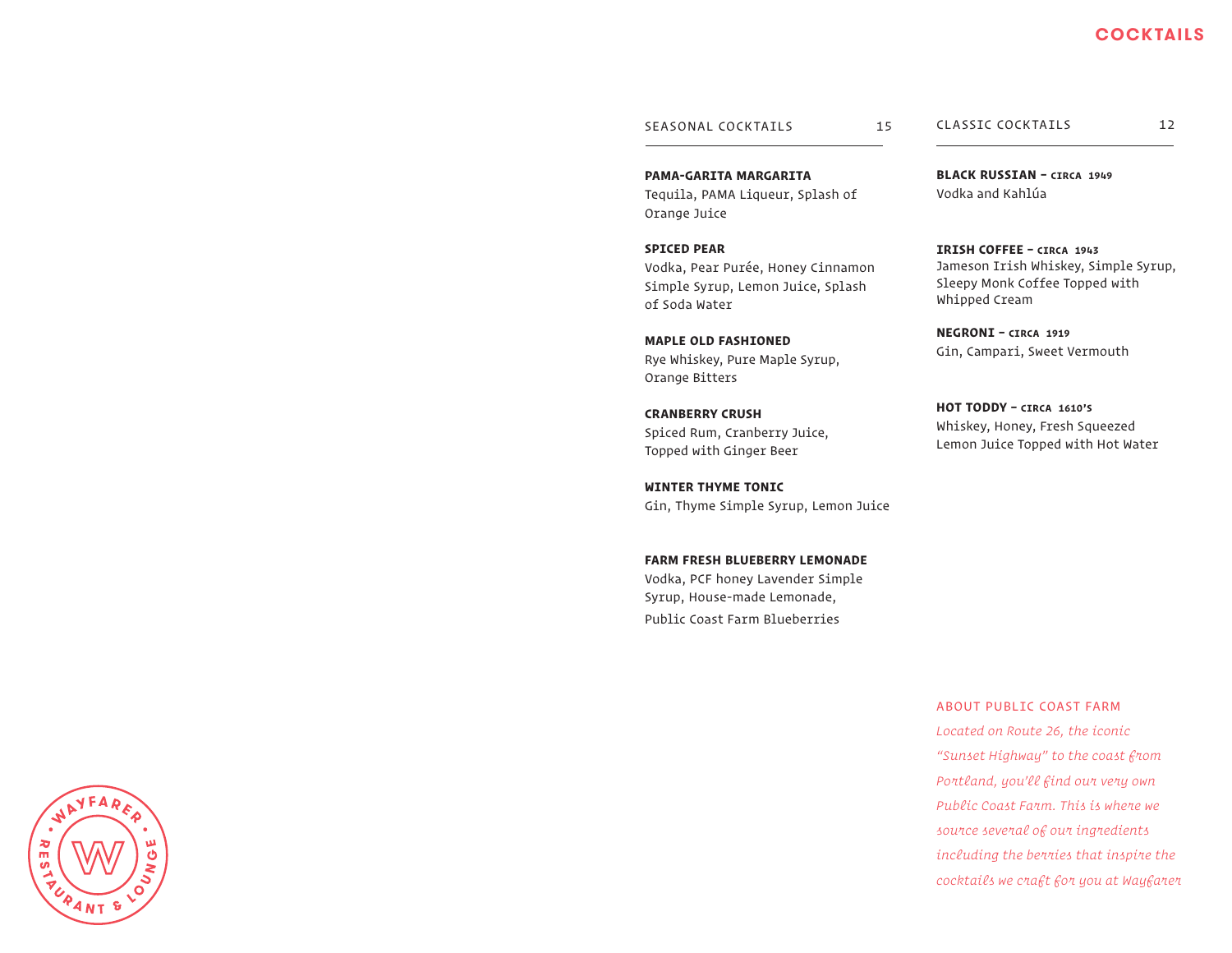## **PUBLIC COAST BREWING CO.**

**ON TAP** 8.00

| '67 Blonde Ale        |         |
|-----------------------|---------|
| Coastal Haze Hazy IPA |         |
| NW Honey Red Ale      |         |
| Coconut Brown Ale     |         |
| Seasonal Offerings*   |         |
|                       |         |
| <b>GROWLERS 32 OZ</b> | 5.00    |
| Beer Fill             | $+9.95$ |
| <b>GROWLERS 64 OZ</b> | 8.00    |
| Beer Fill             | +17.95  |

# **TASTING TRAY OF ALL 6 DRAFTS 8.25** '67 Blonde Ale Coastal Haze Hazy IPA NW Honey Red Ale

Coconut Brown Ale

Seasonal Offerings*\**

*\* Ask your server about current limited batch offerings*

## **BOTTLE BEERS** 5.75 Haake Beck

Bud Light

Square Mile Cider

ABOUT PUBLIC COAST BREWING CO. *In 1967, Oregon saw fit to boldly declare our beaches free and open to all. Today, we're celebrating this landmark legislation anew with lots of honest, great tasting beer from our sister brewery, Public Coast Brewing, in downtown Cannon Beach. Give them a try here, or head on over to the brewery to enjoy a dozen beers crafted on site, plus an outdoor patio and tasty eats. Beaches Forever.* 

*Beer for Everyone!*

#### **CABERNET SAUVIGNON**

| Pete's Mountain 2018, 'Elijah's Reserve', Horse Heaven Hills, WA | 15/58 |
|------------------------------------------------------------------|-------|
| Charles Krug 2018, Napa Valley, CA                               | 67    |
| Orin Swift 2019, 'Palermo', Napa Valley, CA                      | 85    |
| Abeja 2018, Columbia Valley, WA                                  | 87    |
| Stag's Leap Cellars 2019, 'Artemis', Napa Valley, CA             | 110   |
| Cakebread 2018, Napa Valley, CA                                  |       |
|                                                                  | 124   |

### **RED VARIETALS**

| Seghesio Family Vineyard 2019, Zinfandel, Sonoma CA              | 53    |
|------------------------------------------------------------------|-------|
| Waterbrook Reserve 2016, Columbia Valley, WA                     | 14/54 |
| L'Ecole 2019, Frenchtown Red Blend, Columbia Valley, WA          | 14/54 |
| Abacela 2018, Malbec, Umpgua Valley, OR                          | 56    |
| Alexandria Nicole 2018, 'Gravity Merlot', Horse Heaven Hills, WA | 17/62 |
| Zerba 2017, Syrah, Columbia Valley, WA                           | 69    |
| Zerba 2018, Sangiovese, Columbia Valley, WA                      | 70    |
| Duckhorn 2018, Cabernet Sauvignon, Napa Valley, CA               | 80    |
| Red Blend 2019, 'The Prisoner', Napa Valley, CA                  | 90    |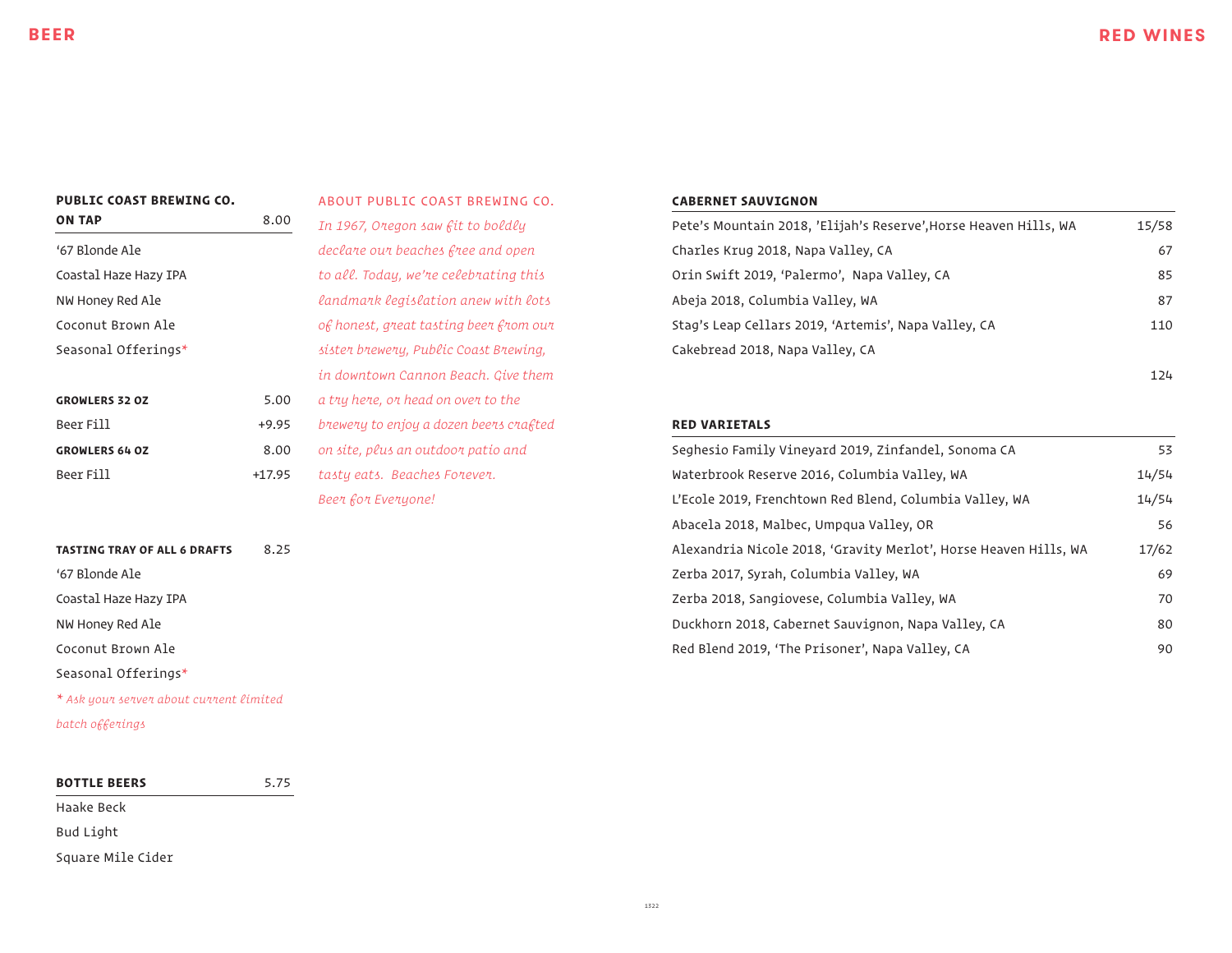#### **BOU**

| Pete's Mountain 2020, 'Haley's Block', WV, OR      | 14/54 |
|----------------------------------------------------|-------|
| Sharecropper 2019, WV, OR                          | 58    |
| Elk Cove 2020, WV, OR                              | 16/62 |
| WillaKenzie 2018, 'Estate', WV, OR                 | 65    |
| Argyle 2018, 'Reserve', WV, OR                     | 72    |
| Domaine Drouhin 2019, WV, OR                       | 76    |
| Pete's Mountain 2019, 'Kristina's Reserve', WV, OR | 87    |
| Archery Summit 2019, WV, OR                        | 90    |
| Domaine Serene 2018, 'Evenstad Reserve', WV, OR    | 105   |

| <b>BOURBON</b>                |    |
|-------------------------------|----|
| Maker's Mark                  | 12 |
| Old Grand Dad Bottled in Bond | 11 |
| Woodford Reserve              | 15 |
| Four Roses Single Barrel      | 16 |
| Basil Hayden                  | 14 |
| Larceny                       | 10 |
| Colonel E.H. Taylor           | 15 |
| Knob Creek Bourbon            | 14 |
| <b>TENNESSEE</b>              |    |
| George Dickel                 | 10 |
| Jack Daniels                  | 11 |
| <b>RYE</b>                    |    |
| Old Overholt Rye              | 10 |
| Sazerac Rye                   | 13 |
| Wild Turkey 101 Rye           | 12 |
| Redemption Rye                | 11 |
| Knob Creek Rye                | 14 |
| Whistle Pig Rye               | 30 |
| <b>IRISH WHISKEY</b>          |    |
| <b>Bushmills</b>              | 11 |
| Jameson                       | 12 |
| Redbreast                     | 22 |
| Connemara                     | 16 |
| <b>JAPANESE WHISKY</b>        |    |
| Suntory Toki                  | 14 |
| Suntory Hibiki                | 29 |
| Nikka Coffey                  | 21 |

#### **PACIFIC NORTHWEST WHISKEY**

| Ransom Whipper Snapper Whiskey | 11 |
|--------------------------------|----|
| Bull Run Straight Whiskey      | 20 |
| Bull Run Oregon Single Malt    | 16 |
| McCarthy Single Malt           | 16 |
| Stein Straight Wheat Whiskey   | 16 |
| Pendleton                      | 12 |
| <b>SINGLE MALT SCOTCH</b>      |    |
| Auchentoshan Three Wood        | 22 |
| Balvenie Doublewood            | 20 |
| Glenmorangie (Sauterne)        | 26 |
| Highland Park 18 year          | 44 |
| Aberlour A'bunadh              | 28 |
| Bruichladdich Laddie Classic   | 19 |
| Glenfiddich                    | 15 |
| Laphroiag 10 year              | 16 |
| Talisker 10 year               | 21 |
| Glenlivet 12 year              | 16 |
| Glenfarclas 12 year            | 17 |
| Macallan 12 year               | 22 |
| Oban 14 year                   | 25 |
|                                |    |

#### **BLENDED WHISKEY**

| Crown Royal         | 12 |
|---------------------|----|
| Seagram's           | 10 |
| Johnny Walker Black | 14 |

A 25 dollar per bottle corkage fee will be applied to any wine brought into the Wayfarer Restaurant & Lounge. Kindly advise your server, who will be happy to assist with the preparation and pouring of your wine.